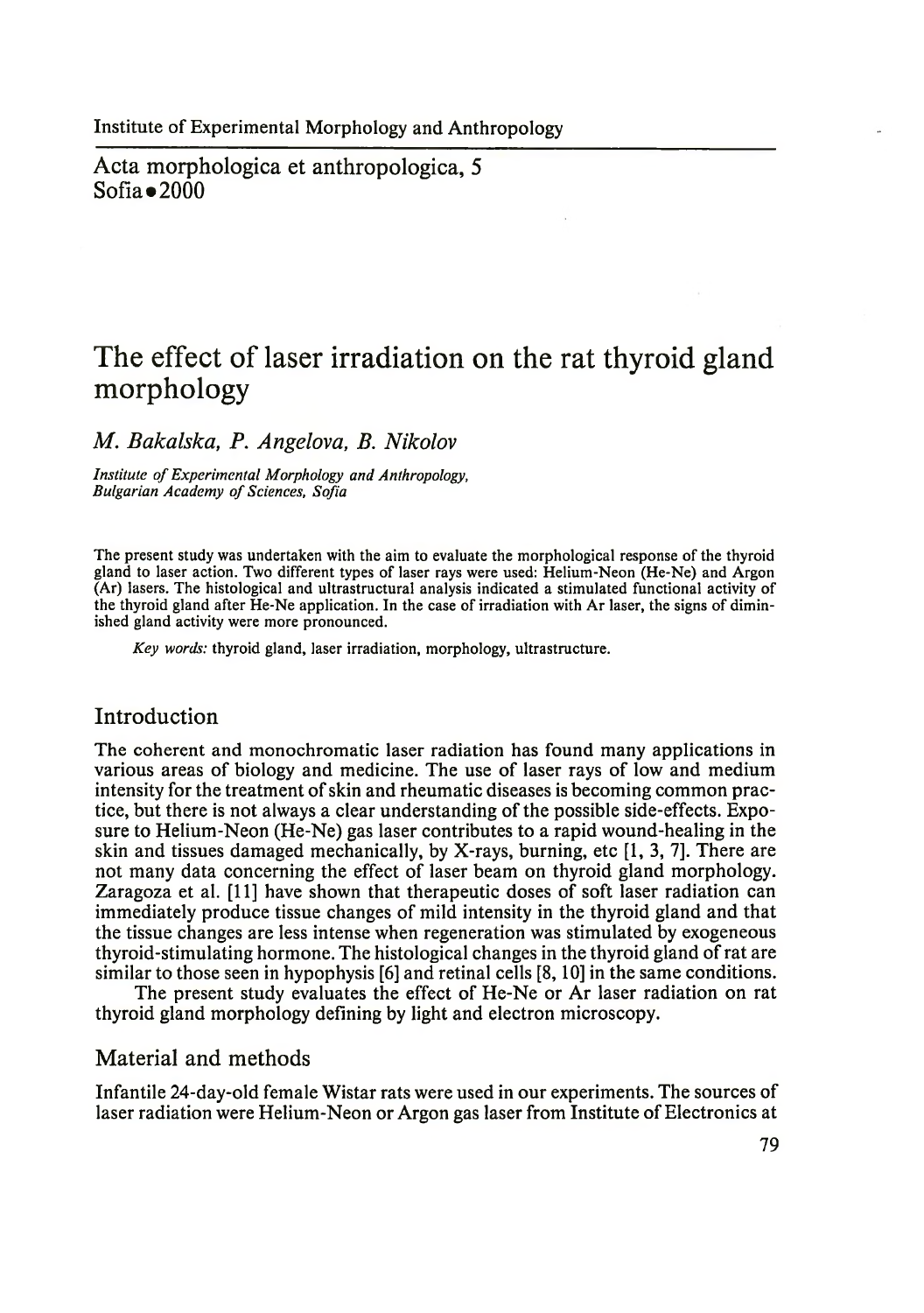the Bulgarian Academy of Sciences (Sofia). The animals were irradiated for 2 min daily with He-Ne (wavelength 632.8 nm and power density 54 mW/cm<sup>2</sup>) or for 1 min with Argon (Ar) laser (wavelength 488 nm, power density  $2600 \text{ mW/cm}^2$ ) in the course of 10 days. The animals were killed 24 h after the last treatment. One thyroid lobe was fixed in Bouin's solution and embedded in paraffin for histological study; 5um thick sections were stained with haematoxylin and eosine. The other thyroid lobe from each animal was fixed in 2% glutaraldehyde in 0.1 M sodium cacodylate buffer, pH 7.4, postfixed in 1% osmium tetroxide in the same buffer, dehydrated and embedded in Epon 812. Ultrastructural observations were made on an EM Opton 109.

## Results

#### Histological study

In haematoxylin-eosin stained slides, the thyroid glands of control rats had a homogeneous structure with follicles bordered by cubic or cylindrical cells surrounding the colloid lumen (Fig.l).

In the specimens from animals irradiated with He-Ne laser, sacrificed after 24 h, the majority of follicles were formed by double layers of follicular cells (Fig. 2) and posed a diminished lumen. The colloid was more clear with the zone of resorption, the height of thyrocytes was augmented, i.e. morphological signs of an increased functional activity were present. The slight interfollicular oedema, vascular congestion and some hydropic changes in the cytoplasm of the follicular cells were also observed. The pathological changes were more obvious after irradiation with Ar laser rays. Follicles with stored dense colloid and debris of desquamated cells were dominant; the thyrocytes were flattened (Fig.3). The affected follicles were scattered throughout the whole gland.



Fig. 1. Histological sections of the rat thyroid. Haematoxylin-eosin staining. Control rat. The histological picture corresponds to moderate functional activity of the gland  $(\times 320)$ 



Fig. 2. Histological sections of the rat thyroid. Haematoxylin-eosin staining. Thyroid gland after He-Ne irradiation. Follicles with double layers of the thyrocytes are dominant  $(x 320)$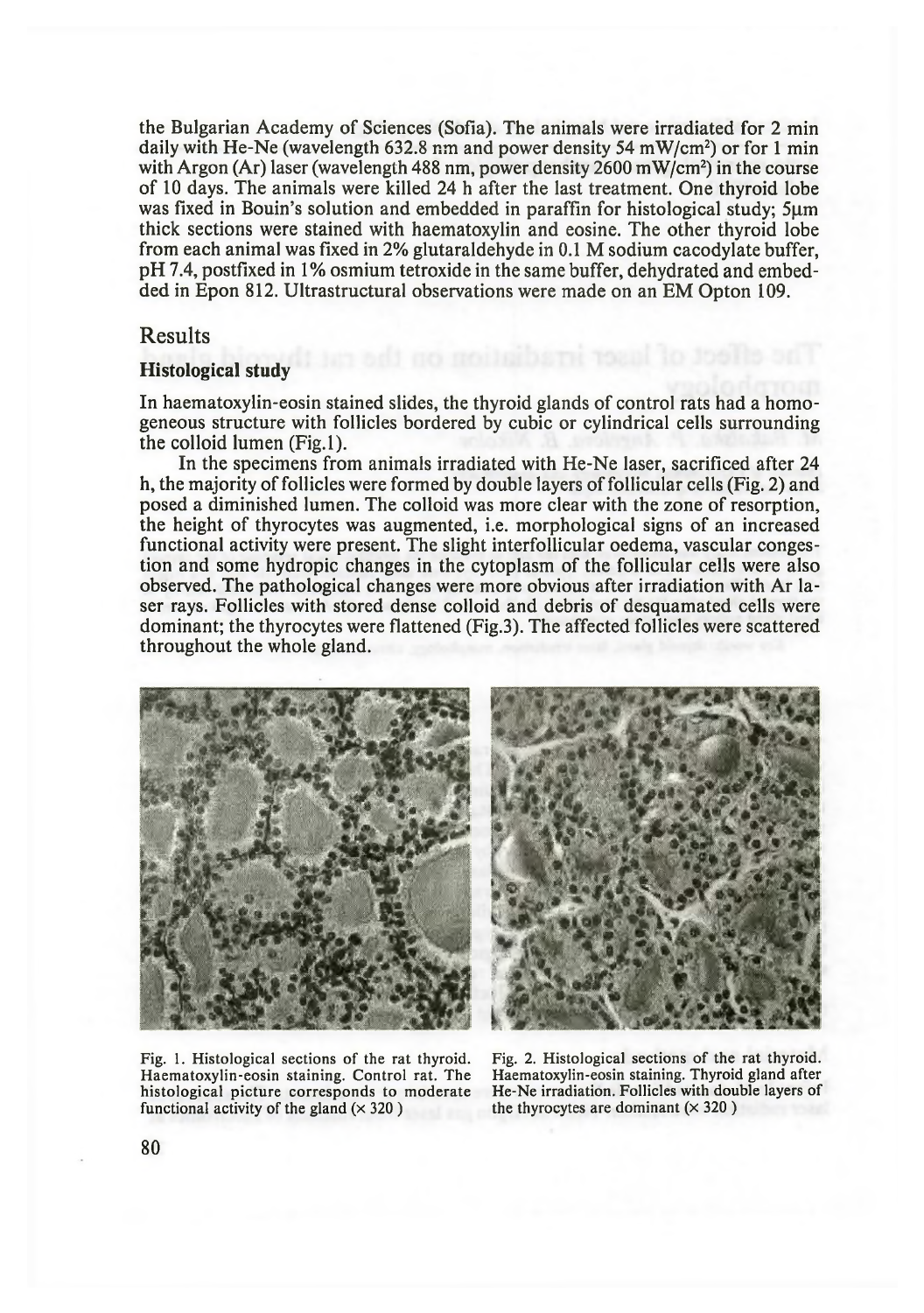#### Ultrastructural study

The control glands had thyrocytes with prominent rough endoplasmic reticulum (Fig. 4), well developed Golgi complex, vesicles and secretory droplets, numerous mitochondria, microvilli. The nucleus, with 1-2 small nucleoli, was usually situated in the basal area.

Specimens from rats sacrificed 24 h after He-Ne irradiation had follicles with a high number of thyrocytes with an enlarged rough endoplasmic reticulum, vacuoles, tumefaction of the mitochondria, many elements of the Golgi complexes, numerous lysosomes and vesicles in the cytoplasm (Fig. 5). These changes were more pronounced in animals irradiated with Ar laser where immense vacuoles were observed (Fig. 6). The follicles with a high number of necrotic cells were present.



Fig. 3. Histological sections of the rat thyroid. Haematoxylin-eosin staining. Thyroid gland after Ar irradiation. Presence of affected follicles with desquamated cells in colloid  $(x 320)$ 

### Discussion

Ionizing radiation has noxious effects on the thyroid gland, including development of tumours [2]. The biological effects of laser irradiation particularly are a function



Fig. 4. Electron micrograph of thyrocyte in control rat  $(x7200)$ 

6 Acta morphologica et anthropologica, 5 81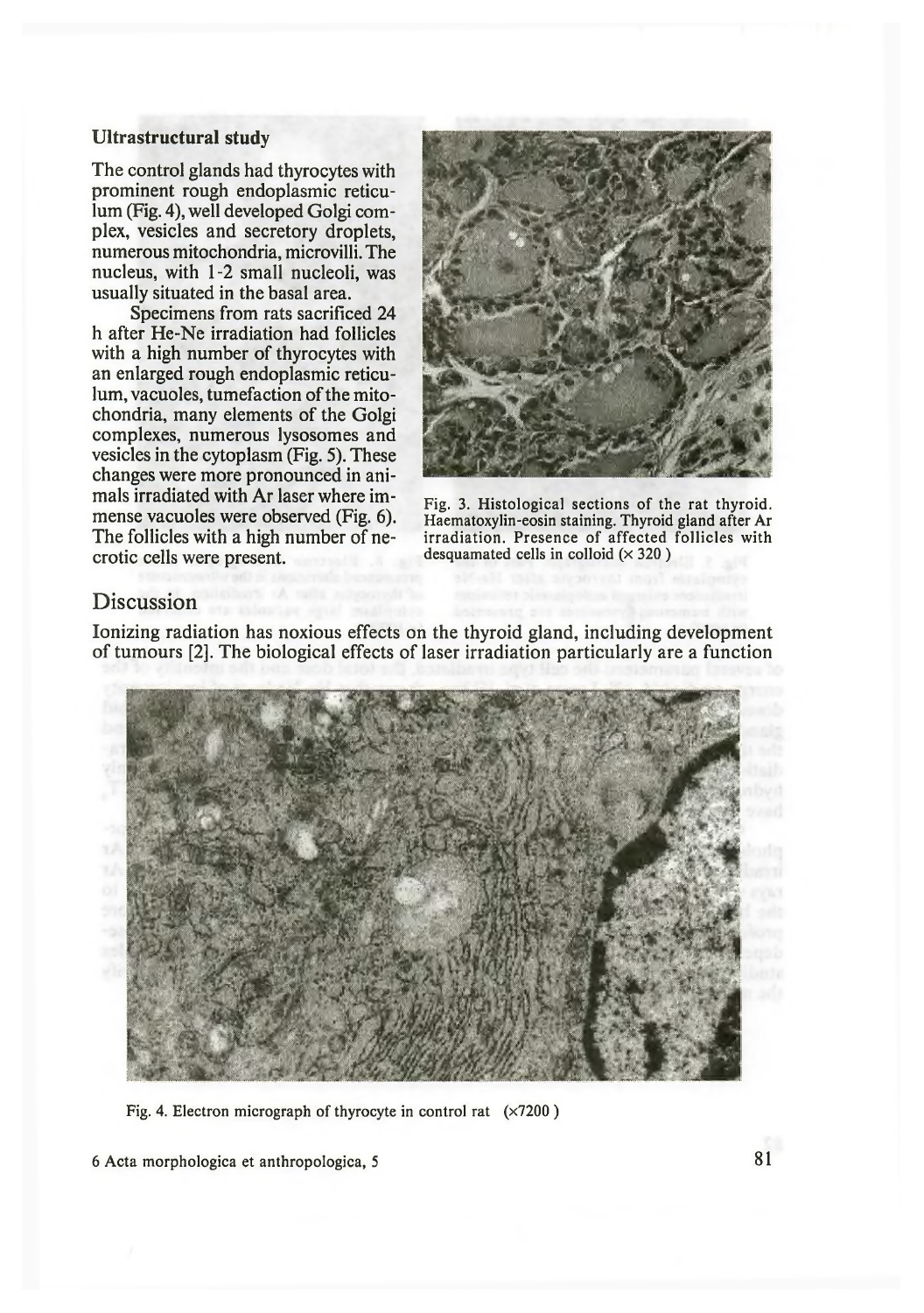



Fig. 5. Electron micrograph. Part of the cytoplasm from thyrocyte after He-Ne irradiation: enlarged endoplasmic reticulum with numerous lysosomes are presented  $(x 10000)$ 

Fig. 6. Electron micrograph. More pronounced alterations in the ultrastructure of thyrocytes after Ar irradiation. In the cytoplasm large vacuoles are observed  $(x 10000)$ 

of several parameters: the cell type irradiated, the total dose and the intensity of the energy applied [4, 10]. Lerma et al. [5] have shown that He-Ne laser of low intensity doses (similar to ours) provokes multifocal degenerative changes in rat's thyroid gland. These lesions reached their peak after 3 weeks, diminished by 2 months and the thyroid glands had considered to be histologically normal 3-6 months after irradiation. The same authors suppose that the morphological destructions are mainly hydropic changes than an increasing cell metabolism because the levels of  $T$ , and  $T<sub>4</sub>$ have not altered.

Our results indicate that He-Ne laser, in the doses applicated, provokes morphological changes corresponding to an intense functional activity. In the case of Ar irradiation an inhibited thyroidal function was observed. The same influence of Ar rays was shown in our previous study on the rat gonads [9]. This effect may be due to the higher cellular sensibility to short-wavelength radiation [12] resulting in more profound morphological alterations. Similarly to X-radiation, laser rays have dosedependent effect on the biomembranes and cellular organelles. Further complex studies, morphological as well as bio- and cytochemical ones, are needed to clarify the mechanism of laser on the thyroid gland structure and function.